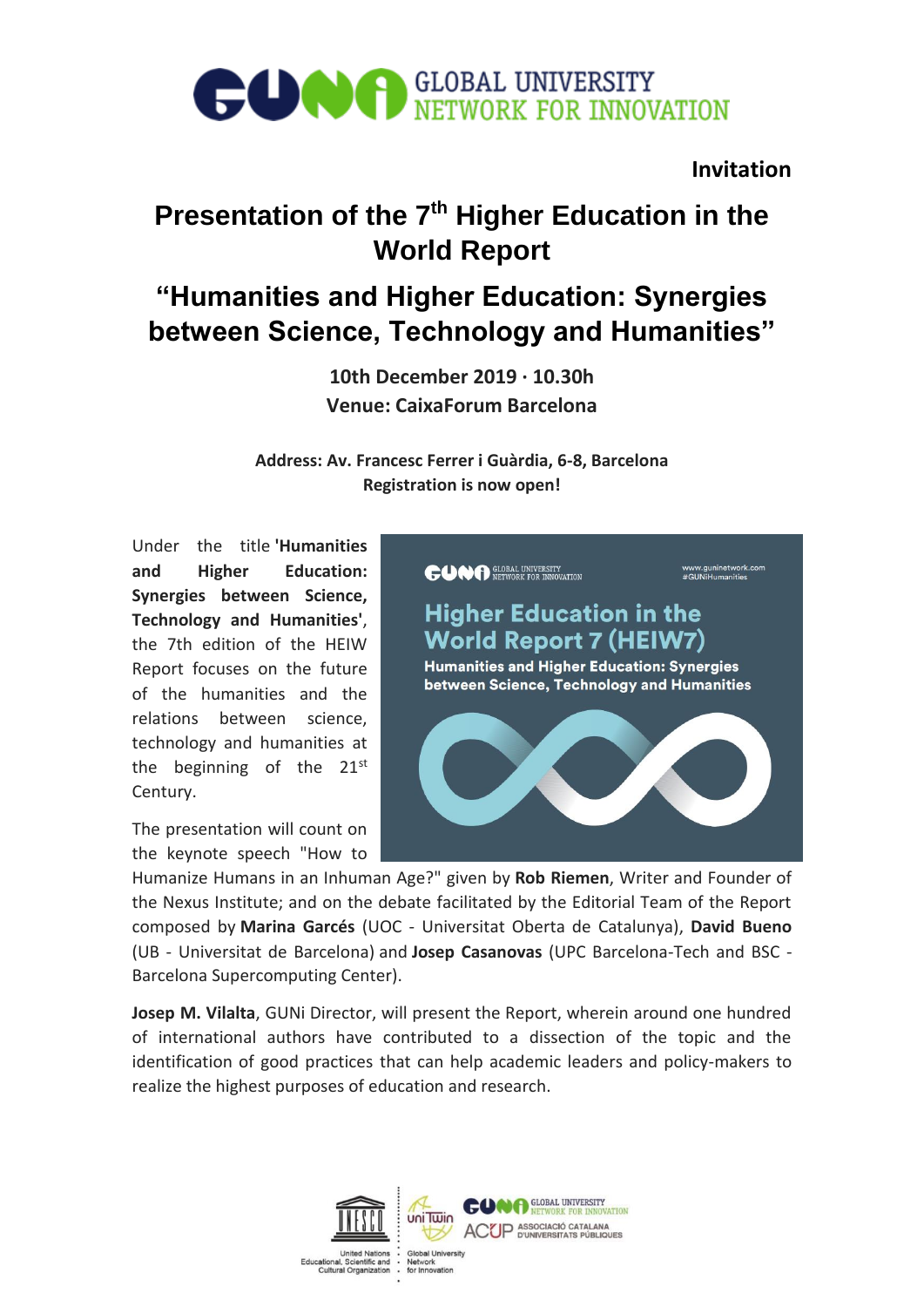# **CONFIGLOBAL UNIVERSITY** NETWORK FOR INNOVATION

Free entrance. Limited places. Registration is now open and free of charge. Applications will be accepted on a first-come first-serve basis through the registration form below.

### **USEFUL LINKS**

[Free registration form](http://www.guninetwork.org/events/presentation-7th-higher-education-world-report-heiw7-10122019/inscription) and [map of the venue](https://www.google.com/maps?ll=41.371308,2.149575&z=14&t=m&hl=ca&gl=ES&mapclient=embed&cid=10161281790655749665) [Editorial Team of the Report](http://www.guninetwork.org/activity/international-conference-humanities-and-higher-education#boards) - [GUNi Reports](http://www.guninetwork.org/guni-reports) Use the hashtag #GUNiHumanities #HEIW7  $@GUNi$  net – Join the [event on Facebook](https://www.facebook.com/events/2296343277255691/)

# **PROGRAMME**

## **10:30h - Welcome words**

Joan Elías - GUNi and ACUP President, Rector of Universitat de Barcelona (UB) Àngel Font - Corporate Director of Research & Strategy, "La Caixa" Francesc Pedró - Director of IESALC-UNESCO

**10:50h - "How to Humanize Humans in an Inhuman Age?"** Rob Riemen - Writer and Founder of the Nexus Institute

## **11:40h - Presentation of the HEIW7 Report**

Josep M. Vilalta - GUNi Director and ACUP Executive Secretary

## **12:20h – Generating synergies between Science, Technology and Humanities: moving from reflection to action. Open debate with the Editorial Team**

Marina Garcés - Philosopher and Prof. at Universitat Oberta de Catalunya (UOC) David Bueno - Prof. at Universitat de Barcelona (UB) and Chair of UB-EDU1ST Neuroeducation

Josep Casanovas - Prof. at Universitat Politècnica de Catalunya-BarcelonaTech (UPC) and researcher at Barcelona Supercomputing Center (BSC)

## **13:30h - Closing remarks**

Francesc Xavier Grau - Secretary of Universities and Research, Government of Catalonia

José Manuel Pingarrón (TBC) - Secretary General for Universities, Spanish Government Joan Subirats (TBC) - Sixth Deputy Major at the Area of Culture, Education and Science, Barcelona City Council

## **13:45h – Refreshment**

A reduced version of the HEIW7 report will be available for attendees, as well as a complementary glass of cava, at the end of the presentation.

Presentations will be held in English and Catalan. Simultaneous interpretation will be provided.

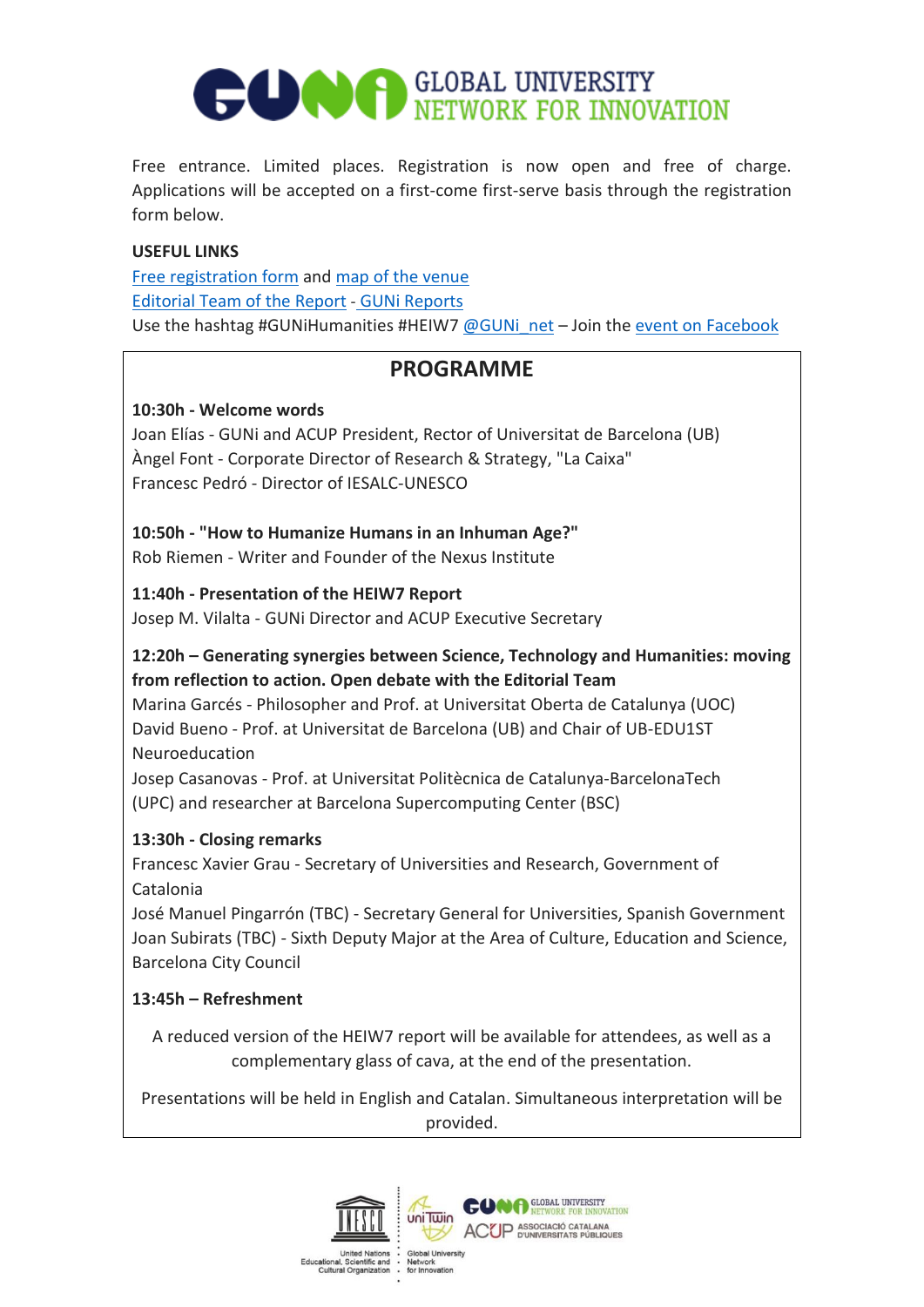# **CONFIRENTIAL UNIVERSITY** NETWORK FOR INNOVATION

#### **SPEAKERS**



#### **Rob Riemen**

*Writer and Founder of the Nexus Institute*

Rob Riemen is a writer and the founder of the Nexus Institute. He studied Theology at Tilburg University and remembers this time as his magic mountain-era, after Thomas Mann's masterpiece 'The

Magic Mountain'. Questions that occupied his mind were: What does humanity mean and what is life? How come European humanism has vanished to exist as an ideal of civilization? What is the value of art, and of culture?



#### **Marina Garcés**

*Philosopher and Professor at Universitat Oberta de Catalunya (UOC)*

Marina Garcés is a philosopher and full university professor. After fifteen years at the University of Zaragoza, she is currently an associate professor at the Universitat Oberta de Catalunya, where she manages the Masters in Philosophy for contemporary challenges. Her latest books are *Un mundo común* (Bellaterra, 2012), *Filosofía inacabada* (Galaxia

Gutenberg, 2015), *Fuera de clase* (Galaxia Gutenberg, 2016), *Nueva ilustración radical* (Anagrama, 2017, Ciutat de Barcelona Essay Award 2017) and *Ciudad princesa* (Galaxia Gutenberg, 2018). Since 2002, she has also been working on the collective thinking programme titled Espai en Blanc. She believes in the statement of commitment to life as a shared problem and her philosophy involves widespread experimentation with ideas, learning and ways of intervening in our modern world.

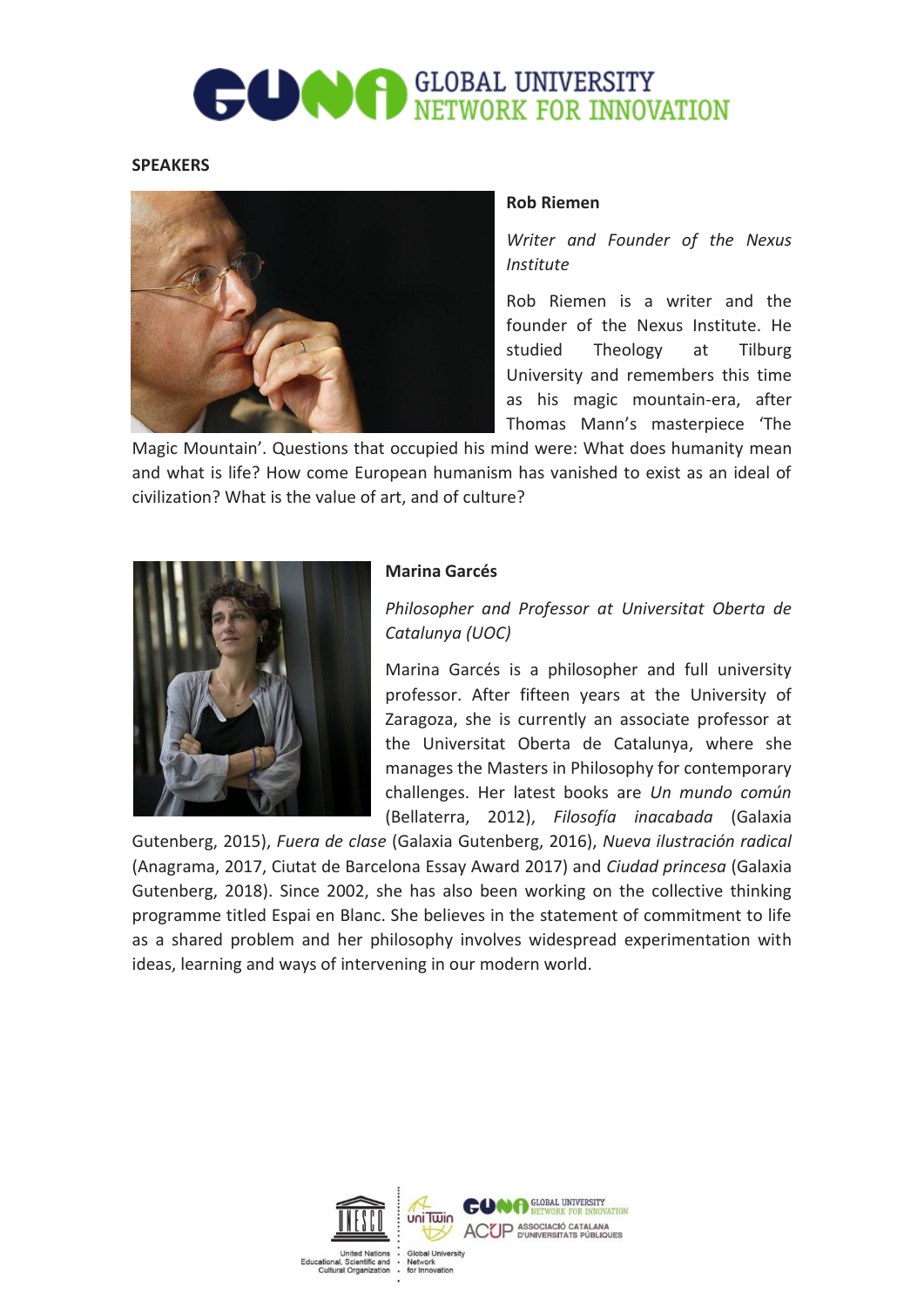# **DOOR GLOBAL UNIVERSITY** NETWORK FOR INNOVATION



#### **David Bueno**

*Professor at Universitat de Barcelona (UB) and Chair of UB-EDU1ST Neuroeducation*

David Bueno is a professor and researcher in the Biomedical Genetics, Evolution and Development Section at the Universitat de Barcelona, and is the Chair of UB-EDU1ST Neuroeducation. Specialising in genetics, neuroscience and developmental biology, his research is focused on the correlation between brain training and functioning, and behaviour, especially in learning processes. He

teaches in the field of genetics, teacher training, dissemination and neuro-education. He has published more than 60 specialised scientific papers, 19 textbooks and essays and more than 600 scientific dissemination articles in different media. He has participated in the compilation of several encyclopaedic works, and has been the director of the "Ecosistemes dels Països Catalans" atlas. In 2010 he won the European Award for Scientific Dissemination. In 2018 he received the Magisterium Prize for his efforts to bring neuroscience closer to education, and in 2019 the *Claustre de Doctors* at the University of Barcelona awarded him a distinction for his dissemination work. He is a member of various think tanks on educational change promoted by the Government of Catalonia.



#### **Josep Casanovas**

*Professor at Universitat Politècnica de Catalunya (UPC) and researcher at Barcelona Supercomputing Center (BSC)*

Josep Casanovas is Professor in the Statistics and Operations Research Department at the UPC, specializing in High Performance Computing (HPC) and Simulation. Director of inLab FIB at Barcelona School of Informatics, UPC-BarcelonaTech, an innovation lab mainly focused on data science, smart

mobility and cybersecurity. His main research areas are Modeling and Simulation, Agent Based Modeling (ABM) and HPC. Author of research articles in the fields of ABM and HPC and Simulation, he has collaborated with many research and development projects for the EU and different companies and institutions. Director of the Center for Cooperation to Development (CCD) at the UPC (1993-2006 and 2012-2017).

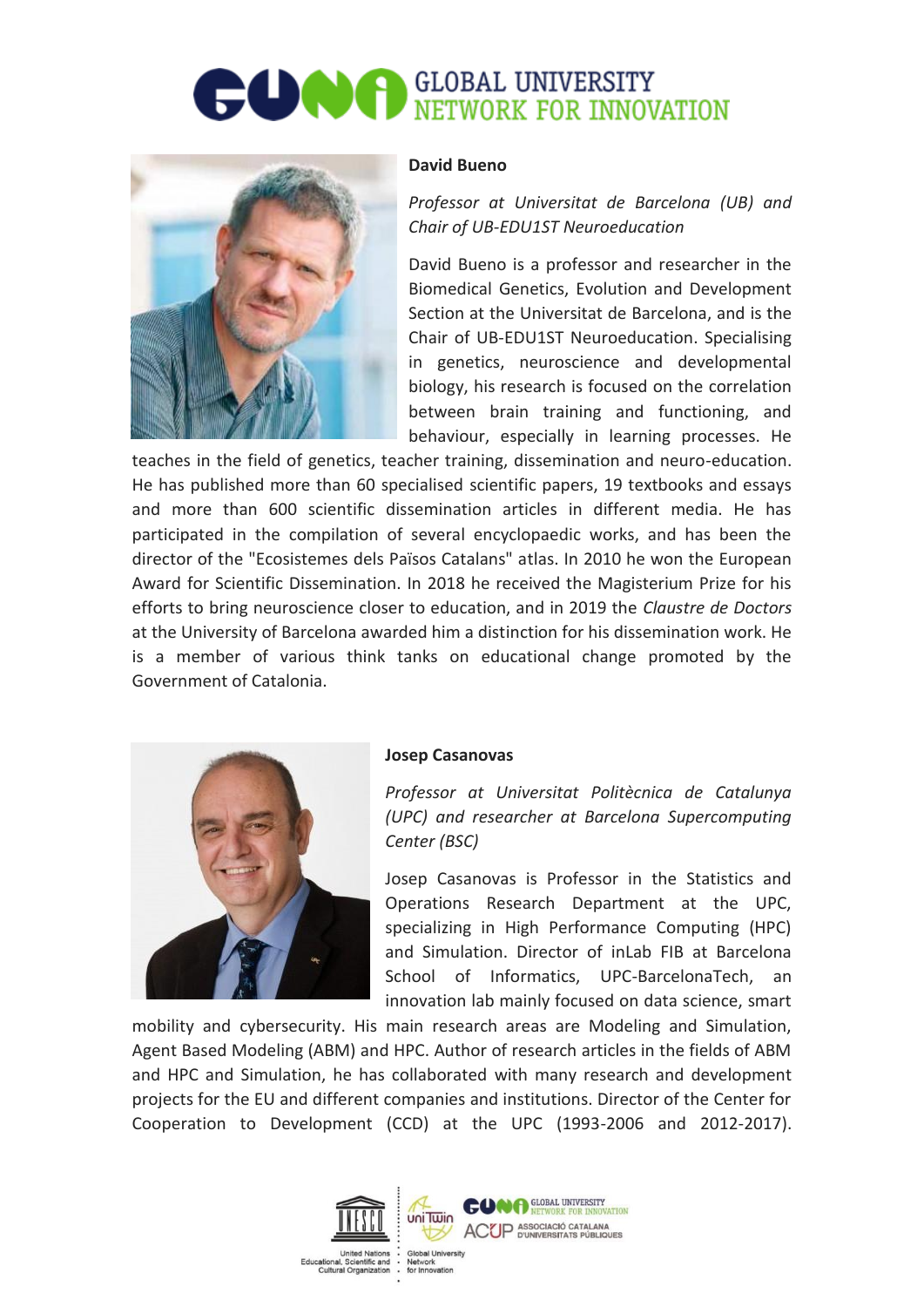# **CONFIGLOBAL UNIVERSITY** NETWORK FOR INNOVATION

Coordinator of the Severo Ochoa Research Excellence Program in the Barcelona Supercomputing Center (BSC-CNS) (2012-2017). At present, he is leading the HPC Modelling and Simulation for Societal Challenges (HPC4SC) Research Group in the Computer Science Department at the BSC. This research group is mainly engaged in setting up multidisciplinary teams in an emerging area seeking to link Exascale computing and modelling and simulation applied to Social Sciences and Humanities.



### **Josep M. Vilalta**

*GUNi Director and Secretary Executive at ACUP*

Josep M. Vilalta (Barcelona, 1965) is Director of the Global University Network for Innovation (GUNi) and Executive Secretary of the Catalan Association of Public Universities (ACUP). Specialist in public management and public policies and in higher education and research management. He holds an experience of thirty years on different leading positions on public sector organizations as well as on different higher education institutions.

He has promoted and participated in various projects and groups of experts of the Government of Catalonia and the Government of Spain, the European Commission, the OECD, UNESCO, and several countries in education and universities, political science and public policy management.

He has published nearly a hundred papers for journals and publications, book chapters and books on public administration, public policy, education, universities and scientific research policy. He is member of the group of experts of the Spanish university policy think tank Studia XXI, member of the Advisory Boards of Fundació iSocial and 'El Diari de l'Educació'. He is a regular contributor to different national and international publications and to the newspapers ARA, NacióDigital and La Vanguardia. He holds a Degree in Geography and History (UB), a Master in Public Management (UAB), a Master in Political and Social Theory (UPF) and a Postgraduate in Management of Higher Education (Open University/Universiteit Twente). He has been promoter and director of the Master of Management and University Policy at UPC and visiting professor in different institutions. Personal web: [www.josepmvilalta.com](http://www.josepmvilalta.com/)